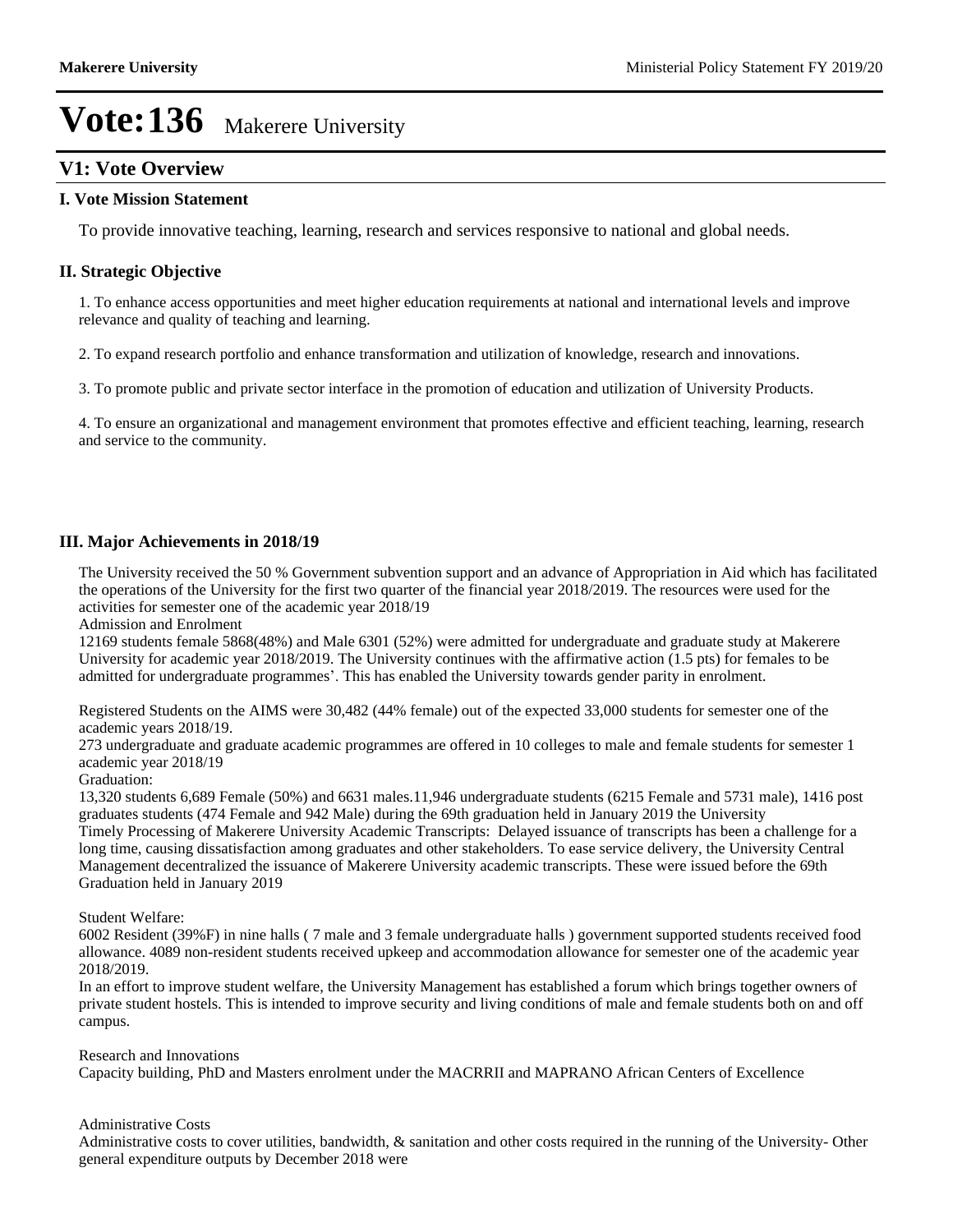Salary payments for 3221 male (60%) and female (40%) academic and non-teaching staff for the July-December 2018 period

Staff medical health insurance: The University effective 1st January 2018 implemented a medical health insurance scheme for all male and female staff. The scheme continues for the FY2018/19.

#### Capital Costs

Procurement and tendering for consultancy services for the construction of the second phase of the Food Technology and Business Incubation Centre under the Presidential Initiative for Science and Technology Laboratory

Procured equipment in the College of Engineering Design Art and Technology under the Presidential Initiative for Science and Technology-

Under the AfDB-HEST project, completion of the construction and refurbishment of laboratory infrastructure and the University received specialized laboratory equipment for DOSATE under CEES, CoVAB, Chemistry under CONAS, Physiological Laboratory under CHS and in CEDAT.

Completion of the 2000 sqm post graduate laboratory at MUARIK under the AfDB /HEST - ongoing works for the Bio-Security Lab 2/3 at the College of Veterinary Medicine and Biosecurity. Delivery of equipment for 3 laboratories renovated under the AfDB/HEST programme.

Partial renovations and Repairs for the CHUSS - School of Humanities and Liberal Arts building were done under capital development

Makerere University successfully hosted the 3rd FISU World University Netball Championship on behalf of Uganda. Seven countries participated- Extra budget support was provided by government for the construction of the indoor stadium. The facility will boost the sports facilities for the male and female community at the University.

Other Governance Administrative Costs

Council

The new University Council was constituted and commenced its term of office on 20th December 2018, with the first ever female Chair person. This is a great achievement to the University.

In line with the gender mainstreaming strategy at Makerere and in response to the recommendations of the sexual harassment committee that was instituted by the vice chancellor, the Anti- sexual harassment policy was revised and approved through the University processes. The University continues with efforts of pursuing justice and legal redress for sexual harassment cases based on the recommendations of the Committee.

The University continued with the process of formulating successor ten-year strategic plan (2020-2030) which stated off in February 2018. The university adopted a participatory process guided by the strategic planning Framework. The strategic plan formulation process is expected to be concluded by March 2019. It is anticipated that the Mak 2020-2030 strategy will be shared with at a stakeholders' conference scheduled for September 2019. The University, college and administrative units' strategic plans developed shall be used as a resource mobilization tool.

#### **IV. Medium Term Plans**

The medium term plans will be guided by the newly formulated University strategic plan 2020-2030 under the theme of optimizing the Potential of Makerere University as the Regional Knowledge Hub focusing on three investment areas in line with national vision 2040,including human capital development which aims at increasing access to inclusive education contributing to development through intensified research and investments and knowledge transfer partnership and improved institutional Governance. Specific focus will be on a revised Gender mainstreaming research Agenda

i) Anchoring the University as a research intensive institution that contributes to the development of the national intellectual outputs and resources but also meets the requisite criteria of a regional hub;

ii) A reviewed Research Agenda that provides opportunities for exploitation of talent among students and staff to engage with the relevant stakeholders( industry, communities, private,gender focused issues and public entities) as part of their research interests, with a focus on impacting and identifying future research requirements;

iii) Enhanced engagement with industry and business, and other end-users of research and promote knowledge transfer and commercialization nationally, regionally and internationally;

iv) Increased value and volume of innovations spawned from university research and other functions;

v) A problem/community-based learning approach that prepares a versatile, professionally grounded; ethical leader and change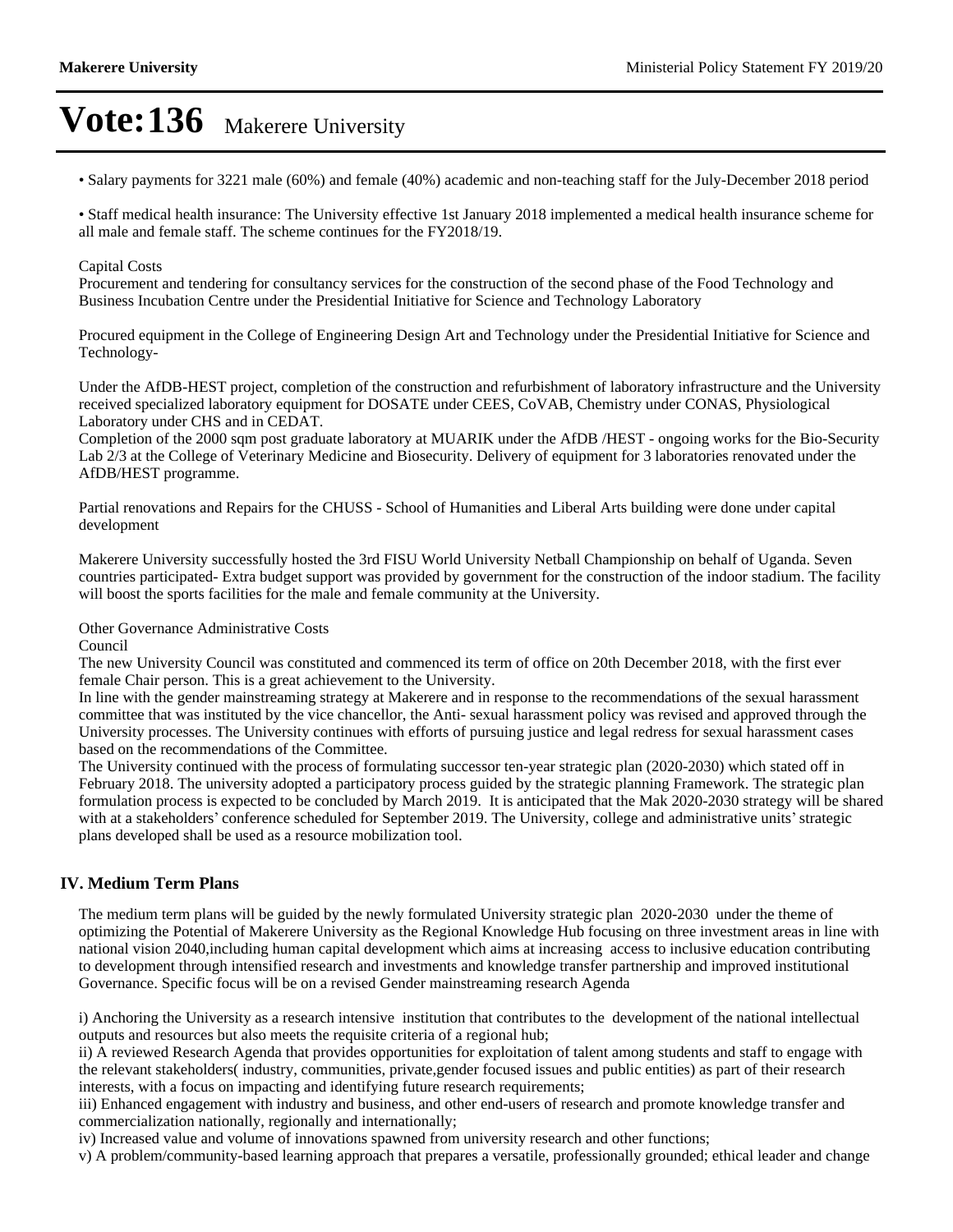agent who is committed to lifelong learning; who is aware of the need for industry.

vi) An equitable, inclusive and gender mainstreamed system in both academic and support function areas;

vii) A human resource support system that will engender an engaged, motivated and highly productive work force; Institutional Consolidation and a decentralised Financial Management and administrative system well entrenched in the actual operational needs of the colleges; and

viii) A robust M&E system that will promote institutional learning and improvements in the service provision and outputs of the University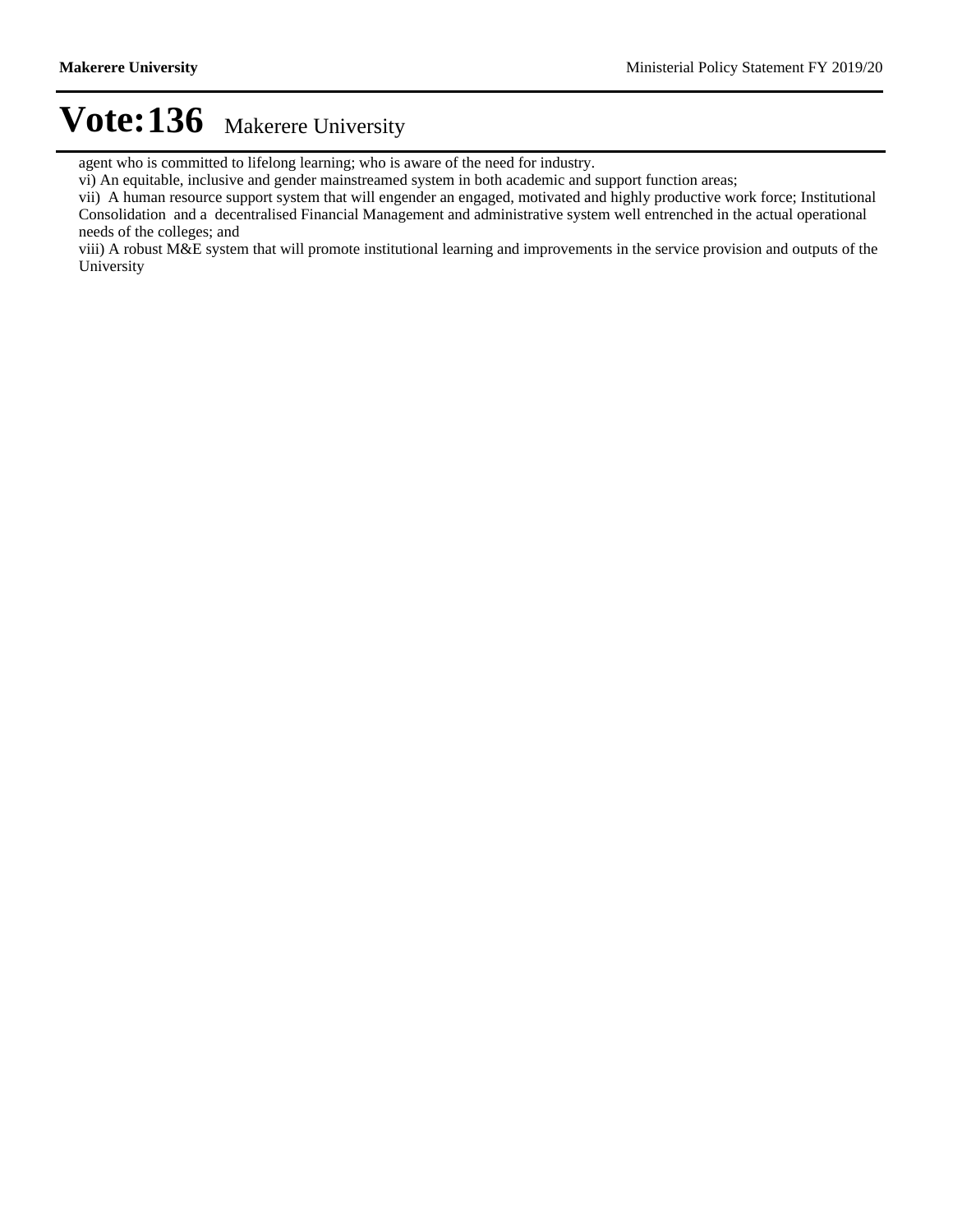## **V. Summary of Past Performance and Medium Term Budget Allocations**

**Table 5.1: Overview of Vote Expenditures (UShs Billion)**

|                  |                                                      |                    |               | 2018/19                                   |         |         |         | <b>MTEF Budget Projections</b> |         |
|------------------|------------------------------------------------------|--------------------|---------------|-------------------------------------------|---------|---------|---------|--------------------------------|---------|
|                  |                                                      | 2017/18<br>Outturn | <b>Budget</b> | <b>Approved Expenditure</b><br>by End Dec | 2019/20 | 2020/21 | 2021/22 | 2022/23                        | 2023/24 |
| <b>Recurrent</b> | Wage                                                 | 121.348            | 134.675       | 68.496                                    | 166.781 | 175.120 | 183.876 | 193.070                        | 202.724 |
|                  | Non Wage                                             | 35.874             | 32.700        | 14.146                                    | 137.256 | 157.844 | 189.413 | 227.296                        | 272.755 |
| Devt.            | GoU                                                  | 7.048              | 10.409        | 3.900                                     | 12.446  | 14.935  | 14.935  | 14.935                         | 14.935  |
|                  | Ext. Fin.                                            | 0.000              | 0.000         | 0.000                                     | 0.000   | 0.000   | 0.000   | 0.000                          | 0.000   |
|                  | <b>GoU</b> Total                                     | 164.270            | 177.785       | 86.542                                    | 316.483 | 347.900 | 388.225 | 435.301                        | 490.414 |
|                  | <b>Total GoU+Ext Fin (MTEF)</b>                      | 164.270            | 177.785       | 86.542                                    | 316.483 | 347.900 | 388.225 | 435.301                        | 490.414 |
|                  | Arrears                                              | 3.853              | 13.210        | 0.000                                     | 0.000   | 0.000   | 0.000   | 0.000                          | 0.000   |
|                  | <b>Total Budget</b>                                  | 168.123            | 190.995       | 86.542                                    | 316.483 | 347.900 | 388.225 | 435.301                        | 490.414 |
|                  | <b>A.I.A Total</b>                                   | 85.265             | 91.274        | 39.228                                    | 0.000   | 0.000   | 0.000   | 0.000                          | 0.000   |
|                  | <b>Grand Total</b>                                   | 253.388            | 282,268       | 125.771                                   | 316.483 | 347.900 | 388.225 | 435.301                        | 490.414 |
|                  | <b>Total Vote Budget</b><br><b>Excluding Arrears</b> | 249.534            | 269.058       | 125.771                                   | 316.483 | 347.900 | 388.225 | 435.301                        | 490.414 |

## **VI. Budget By Economic Clasification**

**Table V6.1 2018/19 and 2019/20 Budget Allocations by Item**

|                                       |         |          | 2018/19 Approved Budget |              |         | 2019/20 Draft Estimates |              |
|---------------------------------------|---------|----------|-------------------------|--------------|---------|-------------------------|--------------|
| <b>Billion Uganda Shillings</b>       | GoU     | Ext. Fin | AIA                     | <b>Total</b> | GoU     | Ext. Fin                | <b>Total</b> |
| <b>Output Class: Outputs Provided</b> | 169.723 | 0.000    | 89.088                  | 258.811      | 305.576 | 0.000                   | 305.576      |
| 211 Wages and Salaries                | 137.021 | 0.000    | 39.070                  | 176.091      | 187.040 | 0.000                   | 187.040      |
| 212 Social Contributions              | 15.883  | 0.000    | 5.123                   | 21.007       | 17.986  | 0.000                   | 17.986       |
| 213 Other Employee Costs              | 0.000   | 0.000    | 1.209                   | 1.209        | 1.730   | 0.000                   | 1.730        |
| 221 General Expenses                  | 0.000   | 0.000    | 9.564                   | 9.564        | 13.625  | 0.000                   | 13.625       |
| 222 Communications                    | 0.000   | 0.000    | 2.336                   | 2.336        | 2.866   | 0.000                   | 2.866        |
| 223 Utility and Property Expenses     | 3.771   | 0.000    | 6.134                   | 9.905        | 9.529   | 0.000                   | 9.529        |
| 224 Supplies and Services             | 0.600   | 0.000    | 2.745                   | 3.345        | 2.719   | 0.000                   | 2.719        |
| 225 Professional Services             | 0.000   | 0.000    | 1.170                   | 1.170        | 0.395   | 0.000                   | 0.395        |
| 226 Insurances and Licenses           | 0.000   | 0.000    | 0.356                   | 0.356        | 0.259   | 0.000                   | 0.259        |
| 227 Travel and Transport              | 0.000   | 0.000    | 2.600                   | 2.600        | 3.360   | 0.000                   | 3.360        |
| 228 Maintenance                       | 0.000   | 0.000    | 4.056                   | 4.056        | 4.500   | 0.000                   | 4.500        |
| 273 Employer social benefits          | 0.000   | 0.000    | 0.002                   | 0.002        | 0.001   | 0.000                   | 0.001        |
| 282 Miscellaneous Other Expenses      | 12.448  | 0.000    | 14.725                  | 27.173       | 61.566  | 0.000                   | 61.566       |
| <b>Output Class: Outputs Funded</b>   | 1.626   | 0.000    | 0.000                   | 1.626        | 1.626   | 0.000                   | 1.626        |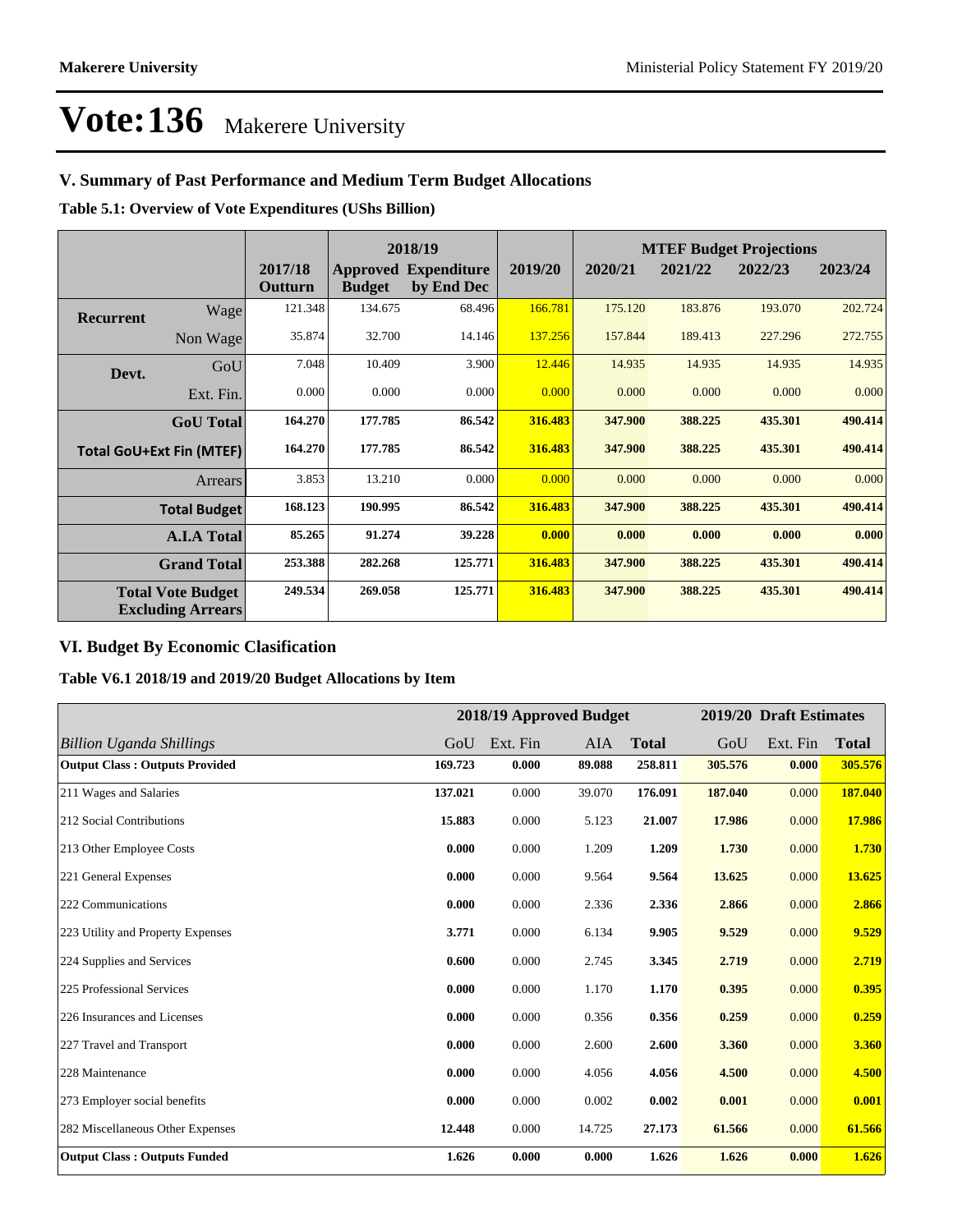| 263 To other general government units  | 1.626   | 0.000 | 0.000  | 1.626   | 1.626   | 0.000 | 1.626   |
|----------------------------------------|---------|-------|--------|---------|---------|-------|---------|
| <b>Output Class: Capital Purchases</b> | 6.436   | 0.000 | 2.185  | 8.621   | 9.281   | 0.000 | 9.281   |
| 312 FIXED ASSETS                       | 6.436   | 0.000 | 2.185  | 8.621   | 9.281   | 0.000 | 9.281   |
| <b>Output Class: Arrears</b>           | 13.210  | 0.000 | 0.000  | 13.210  | 0.000   | 0.000 | 0.000   |
| 321 DOMESTIC                           | 13.210  | 0.000 | 0.000  | 13.210  | 0.000   | 0.000 | 0.000   |
| <b>Grand Total:</b>                    | 190.995 | 0.000 | 91.274 | 282.268 | 316.483 | 0.000 | 316.483 |
| <b>Total excluding Arrears</b>         | 177.785 | 0.000 | 91.274 | 269.058 | 316.483 | 0.000 | 316.483 |

## **VII. Budget By Programme And Subprogramme**

**Table V7.1: Past Expenditure Outturns and Medium Term Projections by Programme and SubProgramme**

| <b>Billion Uganda shillings</b>                                        | FY 2018/19            |                                  |                                   |                                             | <b>Medium Term Projections</b> |         |         |         |
|------------------------------------------------------------------------|-----------------------|----------------------------------|-----------------------------------|---------------------------------------------|--------------------------------|---------|---------|---------|
|                                                                        | FY 2017/18<br>Outturn | <b>Approved</b><br><b>Budget</b> | <b>Spent By</b><br><b>End Dec</b> | 2019-20<br><b>Proposed</b><br><b>Budget</b> | 2020-21                        | 2021-22 | 2022-23 | 2023-24 |
| <b>13 Support Services Programme</b>                                   | 0.000                 | 0.000                            | 0.000                             | 286.980                                     | 312.397                        | 348.722 | 395.798 | 450.911 |
| 01 Central Administration                                              | 0.000                 | 0.000                            | 0.000                             | 274.534                                     | 297.461                        | 333.786 | 380.863 | 435.975 |
| 1272 Support to Makerere University                                    | 0.000                 | 0.000                            | 0.000                             | 2.446                                       | 2.853                          | 2.853   | 2.853   | 2.853   |
| 1341 Food Technology Incubations II                                    | 0.000                 | 0.000                            | 0.000                             | 4.500                                       | 4.500                          | 4.500   | 4.500   | 4.500   |
| 1342 Technology Innovations II                                         | 0.000                 | 0.000                            | 0.000                             | 4.500                                       | 4.500                          | 4.500   | 4.500   | 4.500   |
| 1343 SPEDA II                                                          | 0.000                 | 0.000                            | 0.000                             | 1.000                                       | 3.082                          | 3.082   | 3.082   | 3.082   |
| <b>14 Delivery of Tertiary Education</b><br>Programme                  | 0.000                 | 0.000                            | 0.000                             | 29.503                                      | 35.503                         | 39.503  | 39.503  | 39.503  |
| 02 College of Natural Sciences                                         | 0.000                 | 0.000                            | 0.000                             | 1.820                                       | 2.820                          | 2.820   | 2.820   | 2.820   |
| 03 College of Health Sciences                                          | 0.000                 | 0.000                            | 0.000                             | 5.037                                       | 6.037                          | 6.037   | 6.037   | 6.037   |
| 04 College of Business and Management<br>Sciences                      | 0.000                 | 0.000                            | 0.000                             | 4.066                                       | 5.066                          | 6.037   | 6.037   | 6.037   |
| 05 College of Computing and Information<br>Sciences                    | 0.000                 | 0.000                            | 0.000                             | 3.060                                       | 4.060                          | 5.060   | 5.060   | 5.060   |
| 06 College of Engineering, Design Art and<br>Technology                | 0.000                 | 0.000                            | 0.000                             | 3.004                                       | 4.004                          | 5.004   | 5.004   | 5.004   |
| 07 College of Humanities and Social Sciences                           | 0.000                 | 0.000                            | 0.000                             | 3.853                                       | 4.853                          | 4.853   | 4.853   | 4.853   |
| 08 College of Agricultural and Environmental<br>Sciences               | 0.000                 | 0.000                            | 0.000                             | 2.238                                       | 2.238                          | 2.238   | 2.238   | 2.238   |
| 09 College of Education and External Studies                           | 0.000                 | 0.000                            | 0.000                             | 3.035                                       | 3.035                          | 4.065   | 4.065   | 4.065   |
| 10 College of Veterinary Medicine, Animal<br>resources and Biosecurity | 0.000                 | 0.000                            | 0.000                             | 1.471                                       | 1.471                          | 1.471   | 1.471   | 1.471   |
| 11 School of Law                                                       | 0.000                 | 0.000                            | 0.000                             | 1.199                                       | 1.199                          | 1.199   | 1.199   | 1.199   |
| 12 Jinja Campus                                                        | 0.000                 | 0.000                            | 0.000                             | 0.719                                       | 0.719                          | 0.719   | 0.719   | 0.719   |
| 51 Delivery of Tertiary Education                                      | 253.388               | 282.268                          | 125.841                           | 0.000                                       | 0.000                          | 0.000   | 0.000   | 0.000   |
| 01 Headquarters                                                        | 244.833               | 269.674                          | 121.154                           | 0.000                                       | 0.000                          | 0.000   | 0.000   | 0.000   |
| 1272 Support to Makerere University                                    | 1.553                 | 2.594                            | 0.786                             | 0.000                                       | 0.000                          | 0.000   | 0.000   | 0.000   |
| 1341 Food Technology Incubations II                                    | 3.120                 | 4.500                            | 2.172                             | 0.000                                       | 0.000                          | 0.000   | 0.000   | 0.000   |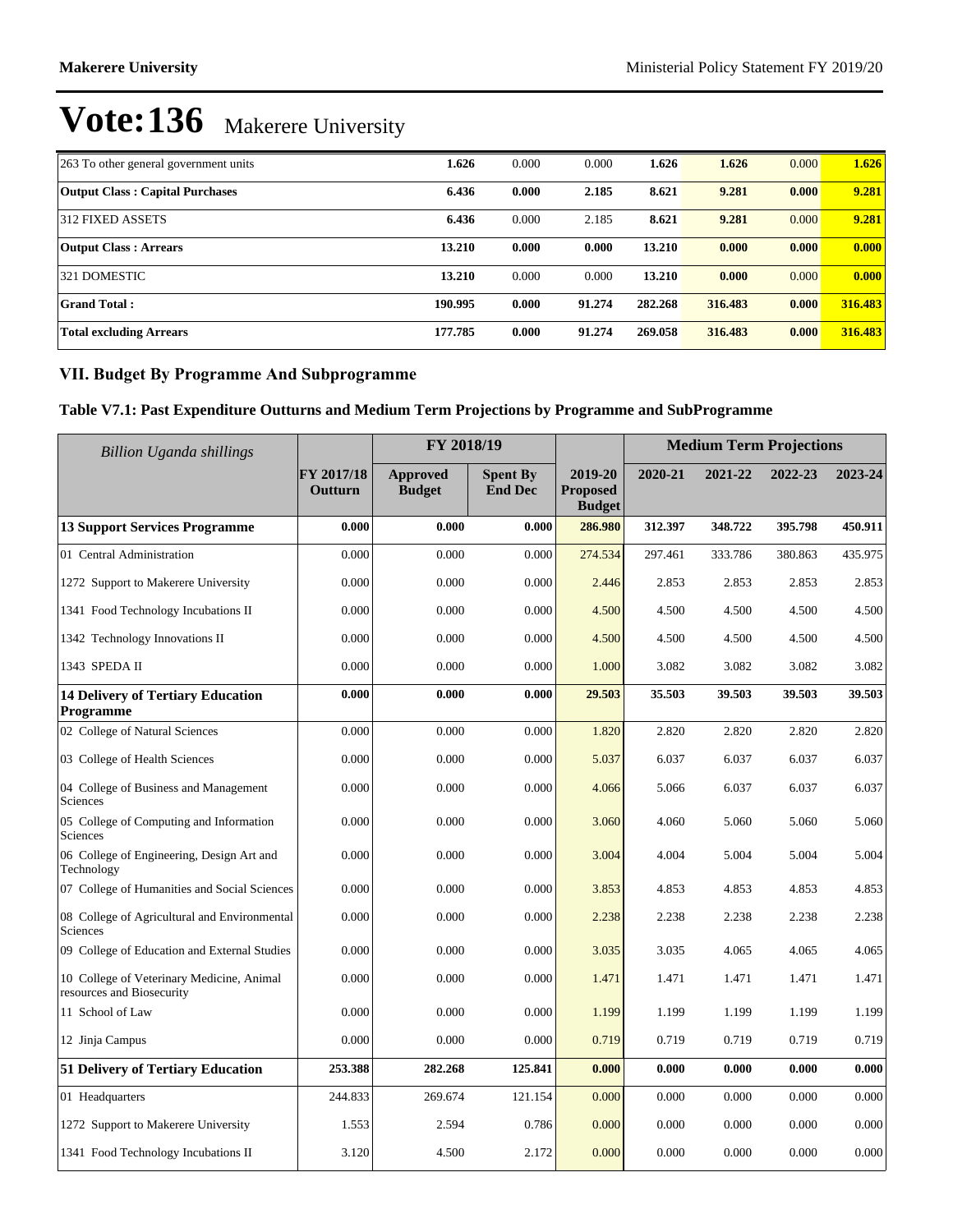| 1342 Technology Innovations II | 3.119   | 4.500   | .315    | 0.000   | 0.000   | 0.000   | 0.000   | 0.000   |
|--------------------------------|---------|---------|---------|---------|---------|---------|---------|---------|
| 1343 SPEDA II                  | 0.763   | .000    | 0.413   | 0.000   | 0.000   | 0.000   | 0.000   | 0.000   |
| Total for the Vote             | 253.388 | 282.268 | 125,841 | 316.483 | 347.900 | 388.225 | 435.301 | 490.414 |
| <b>Total Excluding Arrears</b> | 249.534 | 269.058 | 125.841 | 316.483 | 347.900 | 388.225 | 435.301 | 490.414 |

### **VIII. Programme Performance and Medium Term Plans**

**Table V8.1: Programme Outcome and Outcome Indicators ( Only applicable for FY 2019/20)**

N/A

#### **IX. Major Capital Investments And Changes In Resource Allocation**

#### **Table 9.1: Major Capital Investment (Capital Purchases outputs over 0.5Billion)**

| FY 2018/19                                                                             | FY 2019/20                                         |                                                                                        |  |
|----------------------------------------------------------------------------------------|----------------------------------------------------|----------------------------------------------------------------------------------------|--|
| <b>Appr. Budget and Planned Outputs</b>                                                | <b>Expenditures and Achievements by</b><br>end Dec | <b>Proposed Budget and Planned</b><br><b>Outputs</b>                                   |  |
| Vote 136 Makerere University                                                           |                                                    |                                                                                        |  |
| Program: 07 13 Support Services Programme                                              |                                                    |                                                                                        |  |
| Development Project : 1272 Support to Makerere University                              |                                                    |                                                                                        |  |
| Output: 07 13 77 Purchase of Specialised Machinery & Equipment                         |                                                    |                                                                                        |  |
|                                                                                        |                                                    | <b>Machinery and equipment</b>                                                         |  |
| <b>Total Output Cost(Ushs Thousand)</b>                                                | $\bf{0}$<br>$\bf{0}$                               | 953,720                                                                                |  |
| Gou Dev't:                                                                             | $\Omega$<br>$\Omega$                               | 953,720                                                                                |  |
| Ext Fin:                                                                               | $\Omega$<br>$\Omega$                               | $\overline{0}$                                                                         |  |
| A.I.A.                                                                                 | $\mathbf{0}$<br>$\mathbf{0}$                       | $\overline{0}$                                                                         |  |
| Output: 07 13 80 Construction and Rehabilitation of Learning Facilities (Universities) |                                                    |                                                                                        |  |
|                                                                                        |                                                    | Rehabilitation at Jinja campus<br>Repair of lecture and construction of public toilets |  |
| <b>Total Output Cost(Ushs Thousand)</b>                                                | $\bf{0}$<br>$\bf{0}$                               | 609,000                                                                                |  |
| Gou Dev't:                                                                             | $\Omega$<br>$\Omega$                               | 609,000                                                                                |  |
| Ext Fin:                                                                               | $\Omega$<br>$\Omega$                               | $\overline{0}$                                                                         |  |
| A.I.A:                                                                                 | $\mathbf{0}$<br>$\mathbf{0}$                       | $\overline{0}$                                                                         |  |
| Output: 07 13 81 Lecture Room Construction and Rehabilitation (Universities)           |                                                    |                                                                                        |  |
|                                                                                        |                                                    | toilets and halls of residences repaired                                               |  |
| <b>Total Output Cost(Ushs Thousand)</b>                                                | $\bf{0}$<br>$\bf{0}$                               | 583,490                                                                                |  |
| Gou Dev't:                                                                             | $\Omega$<br>$\Omega$                               | 583,490                                                                                |  |
| Ext Fin:                                                                               | $\mathbf{0}$<br>$\mathbf{0}$                       | $\overline{0}$                                                                         |  |
| A.I.A:                                                                                 | $\overline{0}$<br>$\mathbf{0}$                     | $\overline{0}$                                                                         |  |
| Development Project : 1341 Food Technology Incubations II                              |                                                    |                                                                                        |  |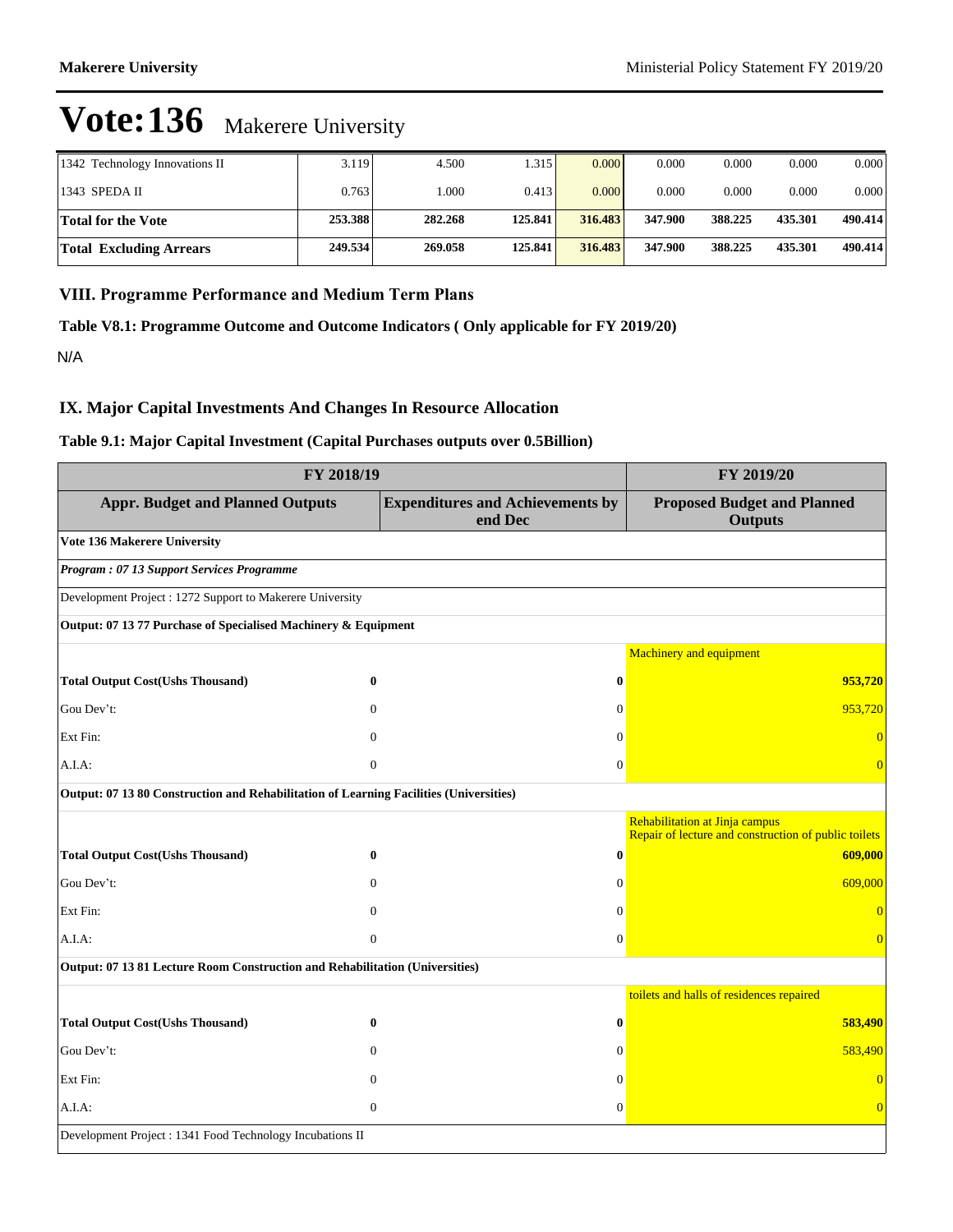| Output: 07 13 77 Purchase of Specialised Machinery & Equipment                         |                  |              |                                                                                                 |  |  |
|----------------------------------------------------------------------------------------|------------------|--------------|-------------------------------------------------------------------------------------------------|--|--|
|                                                                                        |                  |              | Postharvest and value added processing capacity<br>expanded, efficiency enhanced and maintained |  |  |
| <b>Total Output Cost(Ushs Thousand)</b>                                                | $\bf{0}$         | $\mathbf{0}$ | 600,000                                                                                         |  |  |
| Gou Dev't:                                                                             | $\Omega$         | $\Omega$     | 600,000                                                                                         |  |  |
| Ext Fin:                                                                               | $\Omega$         | $\Omega$     | $\overline{0}$                                                                                  |  |  |
| A.I.A:                                                                                 | $\mathbf{0}$     | $\theta$     | $\overline{0}$                                                                                  |  |  |
| Output: 07 13 80 Construction and Rehabilitation of Learning Facilities (Universities) |                  |              |                                                                                                 |  |  |
|                                                                                        |                  |              | <b>Incubation facilities expanded</b>                                                           |  |  |
| <b>Total Output Cost(Ushs Thousand)</b>                                                | $\mathbf{0}$     | 0            | 2,770,000                                                                                       |  |  |
| Gou Dev't:                                                                             | $\Omega$         | $\Omega$     | 2,770,000                                                                                       |  |  |
| Ext Fin:                                                                               | $\mathbf{0}$     | $\Omega$     |                                                                                                 |  |  |
| A.I.A.                                                                                 | $\boldsymbol{0}$ | $\mathbf{0}$ | $\Omega$                                                                                        |  |  |
| Development Project : 1342 Technology Innovations II                                   |                  |              |                                                                                                 |  |  |
| Output: 07 13 80 Construction and Rehabilitation of Learning Facilities (Universities) |                  |              |                                                                                                 |  |  |
|                                                                                        |                  |              |                                                                                                 |  |  |
| <b>Total Output Cost(Ushs Thousand)</b>                                                | $\bf{0}$         | 0            | 2,765,000                                                                                       |  |  |
| Gou Dev't:                                                                             | $\Omega$         | $\Omega$     | 2,765,000                                                                                       |  |  |
| Ext Fin:                                                                               | $\Omega$         | $\Omega$     |                                                                                                 |  |  |
| A.I.A:                                                                                 | $\mathbf{0}$     | $\theta$     | $\overline{0}$                                                                                  |  |  |

## **X. Vote Challenges and Plans To Improve Performance**

#### **Vote Challenges**

The challenges associated with budget allocation and implementation are predominantly financial. Specifically:

a) In order to fit within the national convention of a balanced budget, inadequate allocations continue to be made for most of the activities and in other cases no allocation has been made. This inadequacy has been recurring and has resulted into accumulated arrears, inadequate physical infrastructure maintenance, staff unrest and limitations in academic provision and research. Government supports the University to take up the entire wage and arrears to relieve the financial strain on the university.

b) Understaffing for both teaching and non-teaching staff. The under staffed colleges with staffing levels below 50 % are College of Business and Management Sciences at 25 %, College of Computing and Information Sciences with 31 % and College of Engineering, Design Art and Technology with 49 %. This level of under staffing not only affects teaching but also the research and supervision of graduate training.

c) The University is still constrained in its developments and operations due to inadequate financing both from government and fee-paying students.

i) Eighty-four (84) percent of Government subvention support to Makerere University is contribution towards employee costs. Wage UGX146.37bn and NSSF UGX 14.637bn as part of non-wage recurrent. The University therefore has to rely on fees paid by private students and other miscellaneous revenue for its operations.

ii) Persistent, heavy but reducing indebtedness (now at UGX64.22bn). The resources available can only meet the running FY obligations as budgeted.

iii) The cost of living has increased significantly yet the contribution from Government is largely towards wage. At the same time, the fees from private students have remained far below the unit cost despite the 15% increase that was approved for first year students for academic year 2018/19. This implies that the university is unable to meet its obligations as they fall due. Hence the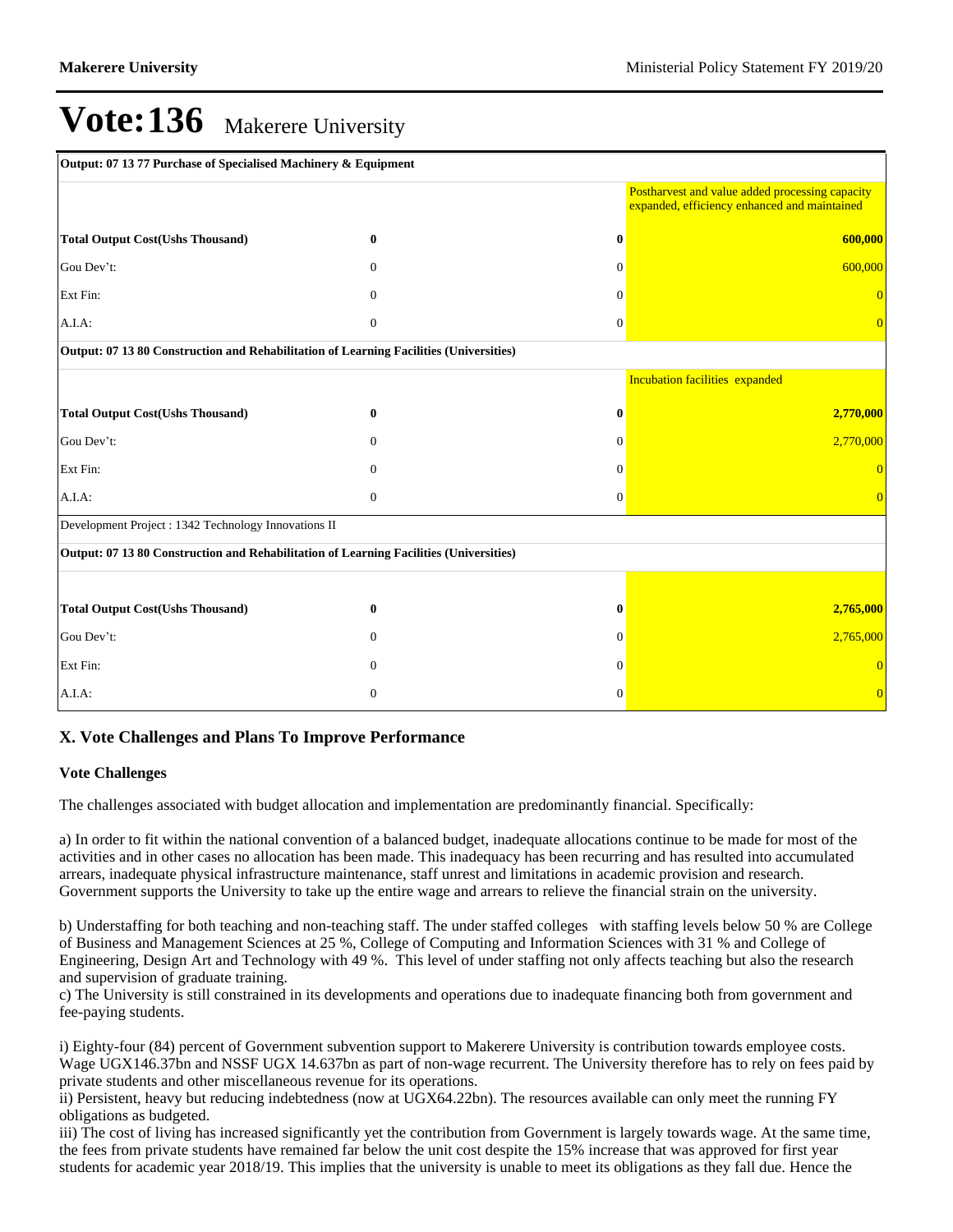accumulated arrears to the tune of UGX 64bn. The result is that service providers are reluctant to provide the service to Makerere University. In addition, the University has experienced continuous strikes from both staff and students over inadequate provision of basic goods and services.

iv) Priority areas which are inadequately and/or not covered by the FY2019/20 allocations include: Staff recruitment; salary, pension and other arrears; ICT related costs; research; rehabilitation; library and teaching materials. Inadequate facilities are visible at the College of Health Sciences and the College of Veterinary Medicine, Animal Resources and Biosecurity. Reviews by the East African Medical Council and the National Council for Higher Education have documented the inadequacies and quality of these facilities.

v). Our AIA Estimates for the financial year 2019-2020 is at 114.558bn but the figure reflected in the MTEF is 73.395bn which falls short by Ug 41.163bn.Our justification for the projected increase in AIA includes; the 15% increase in tuition fees for each cohort of first year students, the increase in student numbers enrolled in the three colleges( COVAB,COCIS and COBAMS) and increase in the number of short courses to be offered by the different colleges.

#### **Plans to improve Vote Performance**

Arising out of the performance review of the ending 10-year strategic plan (2008/2009-2019/2020), outlined below are the proposed strategic actions to undertake to improve the performance of the University in the remaining plan period. The bulk of these are in line with the recommendations of the visitation committee

1. Automation and Increased sensitization for staff and students for timely payment of tuition and other fees

2. Create strategic linkages with professional bodies and with other stakeholders in offering experiential learning to students

3. Enforce research performance measurement /indicators at individual and unit levels. Each College/ School/ Department/

Individual will demonstrate contribution to the Mak research portfolio.

4. Mainstream gender and actively involve women and special needs groups in research activities

5. Provide equitable access to and optimal utilization of University facilities by students and staff including people with disabilities

6. Establish a physical facilities improvement plan and institute a systematic yearly inventory or stock taking

7. Review the implementation of the College system with the desired degree of autonomy (specifically regarding administrative, academic and financial management affairs).

8. Mobilize resources from philanthropic sources, partnerships and royalties trough Endowment Fund

9. Broaden the funding sources for capital development/Investment through business and estates/works of the

University/MakHoldings

## **XI Off Budget Support**

## **Table 11.1 Off-Budget Support by Sub-Programme**

| <b>Billion Uganda Shillings</b>                      | 2018/19 Approved<br><b>Budget</b> | 2019/20 Draft<br><b>Estimates</b> |
|------------------------------------------------------|-----------------------------------|-----------------------------------|
| <b>Programme 0751 Delivery of Tertiary Education</b> | 0.00                              | <b>336.40</b>                     |
| Development budget Estimates                         |                                   |                                   |
| 1272 Support to Makerere University                  | 0.00                              | 336.40                            |
| 400-MULTI-LATERAL DEVELOPMENT PARTNERS               | 0.00                              | 336.40                            |
| <b>Total for Vote</b>                                | 0.00                              | 336.40                            |

## **XII. Vote Cross Cutting Policy And Other Budgetary Issues**

## **Table 12.1: Cross- Cutting Policy Issues**

## **Issue Type: HIV/AIDS**

| Objective : | To promote awareness to the community on HIV/AIDS prevention, care and services offered at |
|-------------|--------------------------------------------------------------------------------------------|
|             | the University Hospital                                                                    |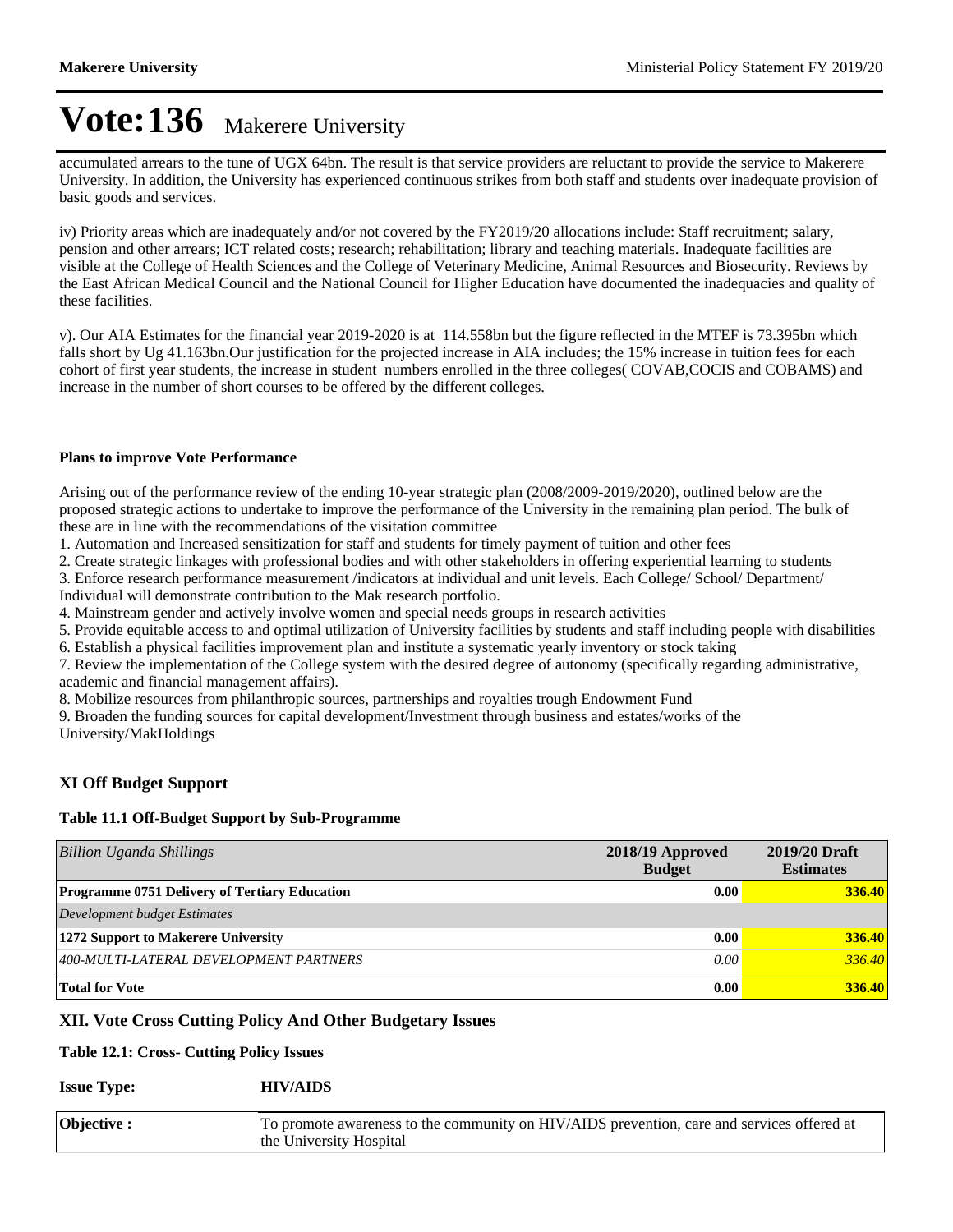| <b>Issue of Concern:</b>            | Inadequate Awareness about HIV/AIDS among male and female students and staff                                                                                                                                                                                         |
|-------------------------------------|----------------------------------------------------------------------------------------------------------------------------------------------------------------------------------------------------------------------------------------------------------------------|
| <b>Planned Interventions:</b>       | Awareness campaign through Univ and development partner support for HIV/AIDS                                                                                                                                                                                         |
| <b>Budget Allocation (Billion):</b> | 0.020                                                                                                                                                                                                                                                                |
| <b>Performance Indicators:</b>      | Number of university communities sensitised about HIV/AIDS                                                                                                                                                                                                           |
| Objective:                          | Offer HIV/AIDs prevention and management Support to communities through the Infectious<br>Disease institute and other programmes based at the College of Health Sciences                                                                                             |
| <b>Issue of Concern:</b>            | Best Practice in HIV/AIDS care                                                                                                                                                                                                                                       |
| <b>Planned Interventions:</b>       | Programmes for HIV/AIDS treatment designed for the communities-                                                                                                                                                                                                      |
| <b>Budget Allocation (Billion):</b> | 1.626                                                                                                                                                                                                                                                                |
| <b>Performance Indicators:</b>      | Infectious Disease Institute functional.<br>number of patients and communities supported under the programme                                                                                                                                                         |
| <b>Issue Type:</b>                  | Gender                                                                                                                                                                                                                                                               |
| Objective:                          | To excel in providing a gender responsive organizational environment and to integrate gender into<br>Teaching, Learning; Research; Knowledge Transfer Partnerships and Networking; and Support<br>Services for the benefit of Ugandan stakeholders and those beyond. |
| <b>Issue of Concern:</b>            | <b>Engendering Teaching and Learning</b>                                                                                                                                                                                                                             |
| <b>Planned Interventions:</b>       | Advocate for gender balance in access into the University                                                                                                                                                                                                            |
| <b>Budget Allocation (Billion):</b> | 0.300                                                                                                                                                                                                                                                                |
| <b>Performance Indicators:</b>      | At least 20 female students from disadvantaged backgrounds admitted on scholarship 2 from AIA<br>under the Directorate of Gender Mainstreaming                                                                                                                       |
| Objective:                          | Increase access for male and female students with disadvantaged backgrounds                                                                                                                                                                                          |
| <b>Issue of Concern:</b>            | Bright male and female students from disadvantaged backgrounds cannot afford access to<br>university education                                                                                                                                                       |
| <b>Planned Interventions:</b>       | Development Partner support to male and female students from disadvantaged backgrounds                                                                                                                                                                               |
| <b>Budget Allocation (Billion):</b> | 14.300                                                                                                                                                                                                                                                               |
| <b>Performance Indicators:</b>      | At least 700 students 80% female and 20% male from Disadvantaged backgrounds supported under<br>the Mastercard Foundation Scholars Program                                                                                                                           |
| Objective:                          | Updated Status of the contemporary gender terrain of Makerere University to guide the University<br>wide<br>Gender Planning.                                                                                                                                         |
| <b>Issue of Concern:</b>            | Need to establish and update the situation analysis of Gender at Makerere University                                                                                                                                                                                 |
| <b>Planned Interventions:</b>       | Research into the Gender terrain at Makerere University                                                                                                                                                                                                              |
| <b>Budget Allocation (Billion):</b> | 0.013                                                                                                                                                                                                                                                                |
| <b>Performance Indicators:</b>      | Report providing details of the gender situation at Makerere University                                                                                                                                                                                              |
| <b>Issue Type:</b>                  | <b>Enviroment</b>                                                                                                                                                                                                                                                    |
| Objective:                          | To promote awareness of sustainable development practices within the University                                                                                                                                                                                      |
| <b>Issue of Concern:</b>            | Clean and Green Environment at the University                                                                                                                                                                                                                        |
| <b>Planned Interventions:</b>       | Sustainability Programme campus greening and waste management                                                                                                                                                                                                        |
| <b>Budget Allocation (Billion):</b> | 0.020                                                                                                                                                                                                                                                                |